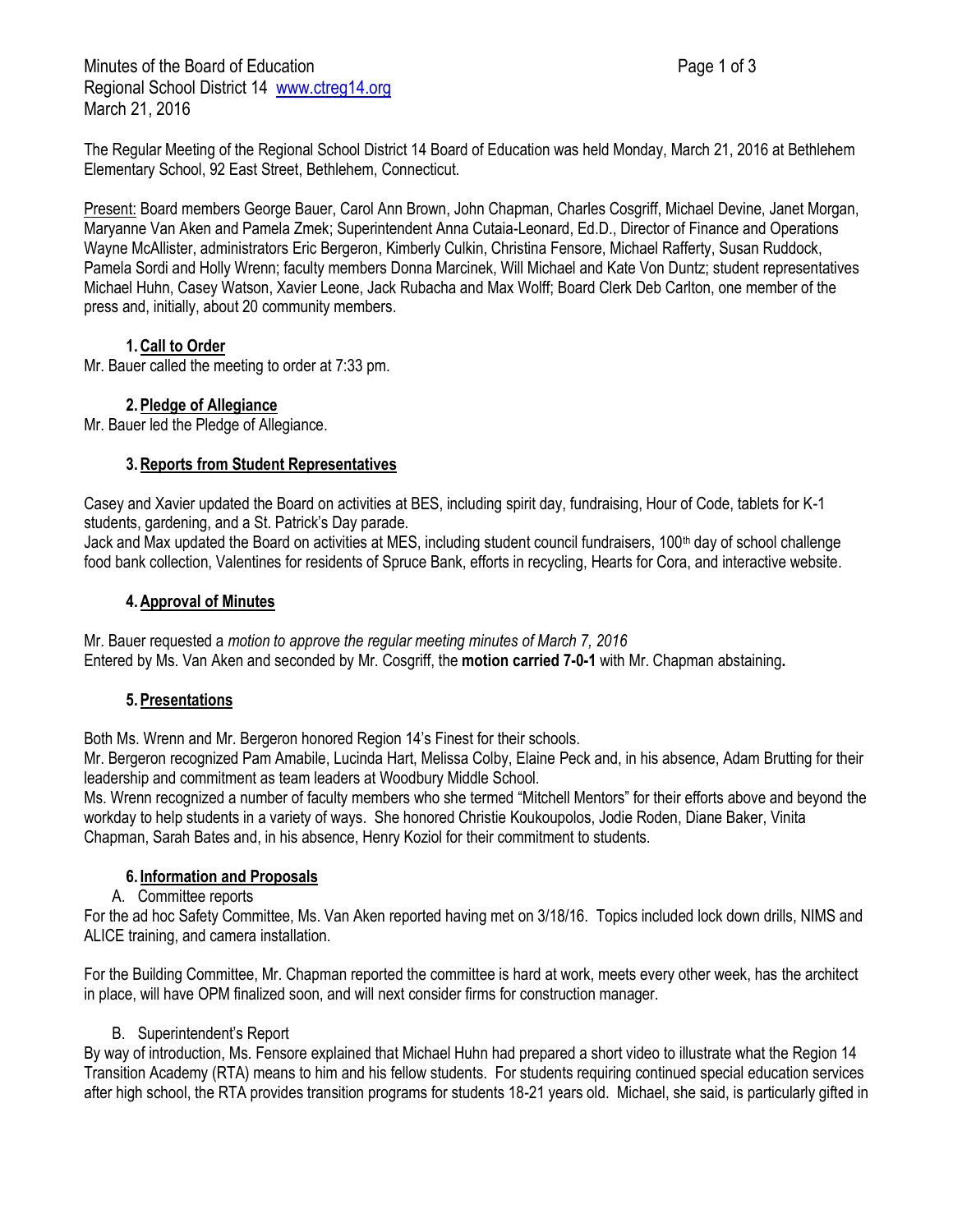the area of technology, and has even done trainings with Region 14 teachers. With some assistance from Ms. Marcinek, he provided an informative video, and a brochure, that gave an overview of the program, explained the components of the program, and highlighted many of the activities and projects the students are involved in.

#### C. Board Chair's Comments

Mr. Bauer invited the public to participate in any of the budget related activities planned during the coming days and weeks.

#### **7.Privilege of the Floor**

None.

# **8.Business Requiring Board Action**

#### Mr. Bauer requested the following:

*Move that the Board of Education approve lease/purchase of audio-visual equipment compatible with Charter Communications for live broadcast of events and meetings and for communications among the four schools, at a cost not to exceed \$45,000, payable to Telvue, 1600 Horizon Way, Suite 500, Mt. Laurel, NJ 08054.* Entered by Ms. Van Aken and seconded by Mr. Cosgriff.

Dr. Cutaia-Leonard acknowledged Mr. Michael for his work with the issues related to NEAT TV and asked him to speak to the merits of the motion.

Mr. Michael explained the system as one that would include a hypercaster server that would be the "brains" of the operation/system and would eliminate the problems experienced with the current server, which, as with much of our equipment, has outlived its natural life. He explained that the other schools would be able to contribute, upload and share videos because the system allows for users, with permissions, at all locations. There would be no need to physically come to NHS or send material to him directly; they could log in and upload files from their school. He described an emergency component allowing emergency personnel in town to post messages directly to NEAT TV. Also, TVs would operate independently at each school; there would be no cable involved but rather logging into the network.

Mr. Michael highlighted the tricaster portable studio which can be plugged in at any school or location for meetings, games, plays or other events and would allow live broadcast or live to tape broadcast that plays back directly from the unit. He stressed that the system does not require the users, the Region 14 personnel, to also serve a technicians, and he noted the lessening of wear on the equipment because it will not have to be continuously hooked up and unhooked to move from place to place. He answered questions from the Board regarding service, which is provided remotely 24/7 365, amount of storage, effect on bandwidth, modular updates (included), and HD readiness. He credited Mr. McAllister with the "negotiating muscle" to get the best price; Mr. McAllister explained the funding would come from the tech lease line, which can accommodate this expenditure. **The motion carried 8-0.**

# Mr. Chapman requested the following:

*Move that the Board of Education approve the following policies as revised:*

- *i. Policy 3517 Business/Non-Instructional Operations – Security of Buildings and Grounds*
- *ii. Policy 5121 Students – Examination/Grading/Rating*
- *iii. Policy 5131.911 Students – Safe School Climate*
- *iv. Policy 6146.2 Instruction – Statewide Proficiency/Mastery Examinations*
- *v. Policy 6171 Instruction – Special Education*
- Entered by Ms. Morgan and seconded by Ms. Zmek, **the motion carried 8-0.**

During discussion of the Superintendent's proposed budget for 2016-2017, board members asked questions and received answers on a number of topics, such as:

Object codes in tab #2; clarification on the offsets of literacy tutors and specialists; object code for district wide tech support; numbers of students in CAD classes; increases in purchased services; variances in SPED tuition (decreases); options for the bond payment reserve and how to designate that as for the NHS project only; professional development and curriculum director lines; increases in transportation for athletics, vocational travel and field trips; increases in repairs; the inherent uncertainly related to special education when new students could enroll; and square footage per custodian.